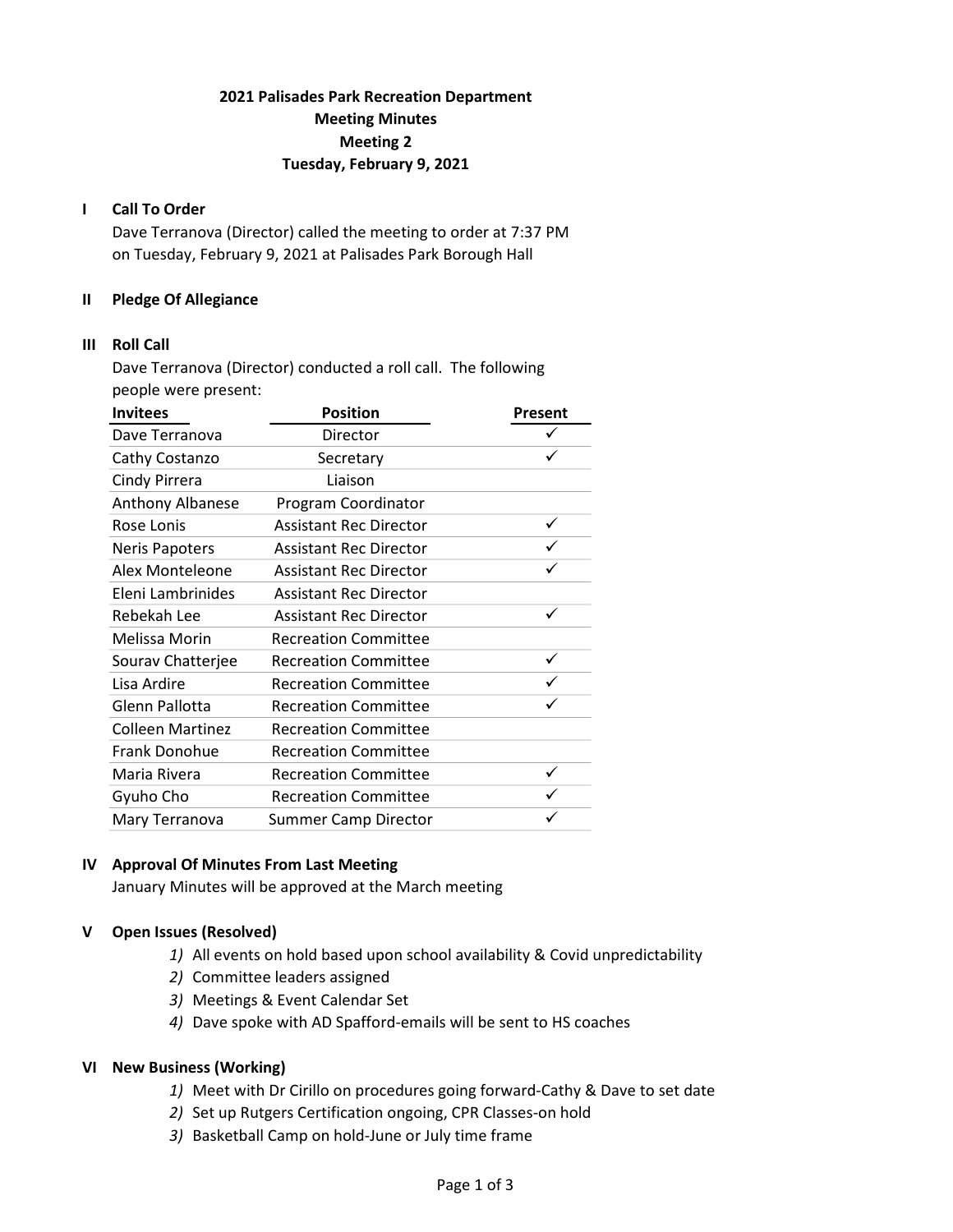## 2021 Palisades Park Recreation Department Meeting Minutes Meeting 2 Tuesday, February 9, 2021

## VI New Business (Working)-Continued

- 4) Fingerprint & Background check completion for all coaches for 2021-ongoing
- 5) Information for Field Trips needed-on hold
- 6) Planning on scheduling Tennis Instruction at the County-we will look to hire Anthony Cappola in Spring 2021
- 7) Maintenance of Lindbergh fields-clay for infields-fix mound-discussed with Dr Cirillo he will lend janitors to help spread clay if I order-quote from Beam Clay around \$9,500 not sure if we want to proceed-maybe schedule in March if budget allows
- 8) Football for Seniors who missed their last season this past fall will not play in Spring 2021 due to HS eligibility requirement
- 9) Send out email flyer with all programs-on hold due to Covid
- 10) Per Dave's discussion with AD Spafford-emails will be sent to all HS coaches to ask what Recreation can do to supporting their programs
- 11) Reconditioning of football equipment has been scheduled-Cathy set date-awaiting pickup
- 12) Junior Police Academy tentatively set for June-July-6th & 7th Grade Students-1 to 2 weeks
- 13) Potential new programs/events-Volleyball, Cross Country, Tennis, Golf, Bowling, Ping-Pong, Food Truck (September), Movie Theater Rental
- 14) Additional potential new programs/events-Arts & Crafts, Yoga, Bingo, Indoor Skydiving American Dream Trip, Bowling (Adults), Comedy Night (Adults), Field Day, Zumba, Senior Prom & Disco Night for Elderly

### VII Agenda

- 1) Committee Reports
	- a) Soccer-Sonny Chatterjee

Spet-Nov Outdoor Soccer-Play at HS Field & Lindbergh

b) Easter-Anthony Albanese

No Easter Egg Hunt-Ideas needed-Call Branka

- c) Basketball-Melissa Morin
	- Tyler Daniel awaiting us to schedule-4 to 6 week advance notice needed
- d) Memorial Day Parade-Rose Lonis Rose to meet with Paul Kim
- e) Summer Camp-Mary Terranova

16-18 year old counselors preferred-Food truck & Columbus Park possible

- f) Summer Concert Series-Eleni Lambrinides New bands-Morningside Lane-Keep JV Entertainment?
- g) Football-Alex Monteleone
- h) Cheer-Cathy Costanzo Dedicated coach for competition-new uniforms
- i) Halloween-Maria Rivera
- j) Christmas-Cathy Costanzo-Mary Terranova-Rose Lonis Same Decorations & Company-Carriage Ride Reserved